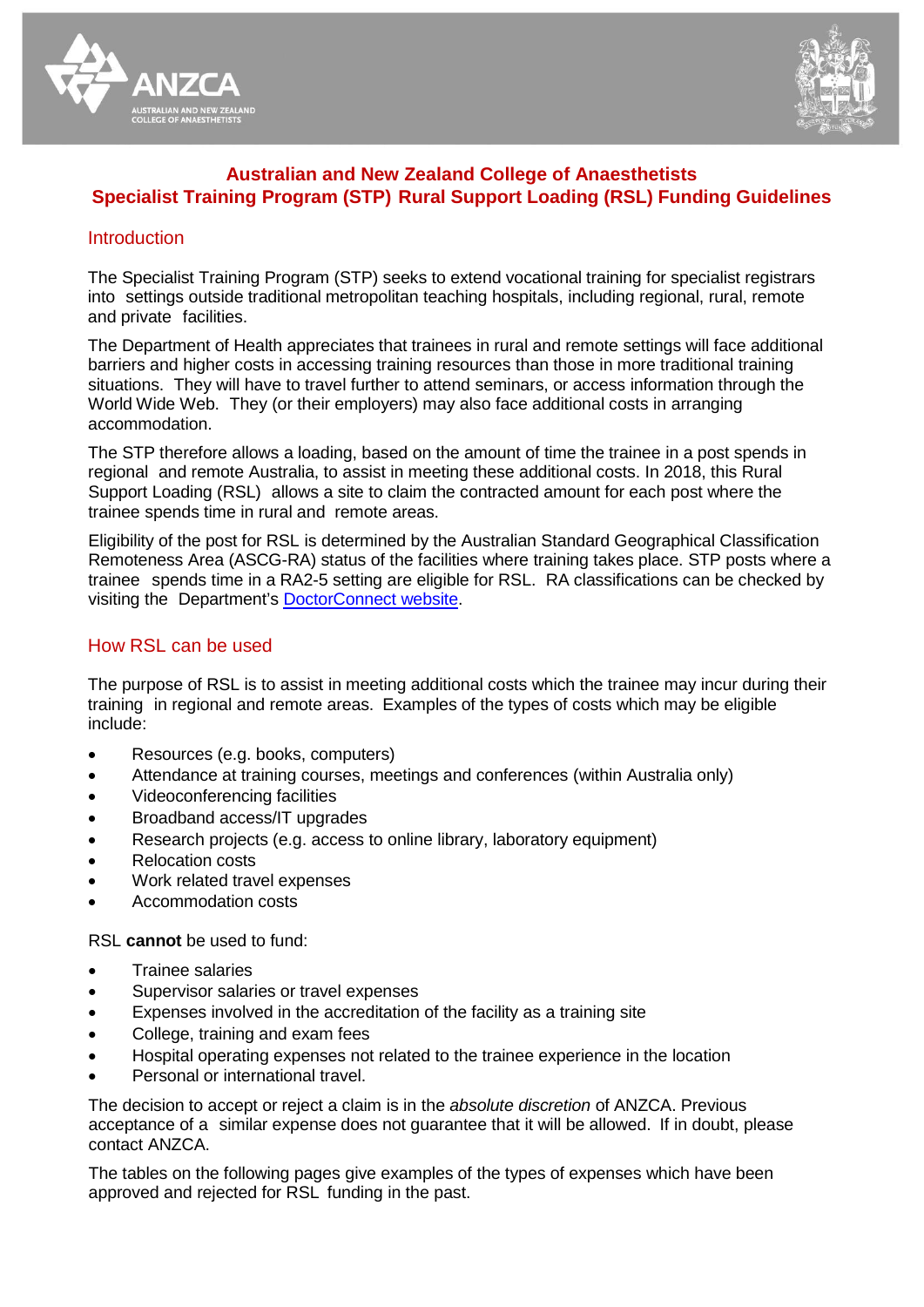# Reporting requirements

All sites who believe that they are eligible to receive RSL funding are required to submit

- an estimate of RSL expenditure for each reporting period, also detailing anticipated expenditure on eligible items;
- an RSL report detailing actual expenditure to the date of the report, and any eligible expenses anticipated in the next reporting period .

### How RSL is paid

ANZCA will review reports to determine if the actual and proposed expenses are eligible to be funded. Additional information and clarification may be requested. Ineligible expenses may be identified and rejected at this point.

Where RSL-eligible expenses are incurred by the trainee, the training site should pay on their behalf or reimburse their trainees. ANZCA will reimburse the training site up to the limits set by the Department of Health on provision of suitable evidence of expenditure.

RSL will be paid to sites in two instalments.

- The first will be paid once the first semester progress report has confirmed that a trainee was in the post during the semester, and the progress report has been approved.
- The second will be paid once the second semester progress report has confirmed that a trainee was in the post during the semester, and the progress report has been approved.

ANZCA requires that sites provide documentary evidence to support the amounts in their RSL Annual Report. Evidence may include tax invoices, receipts, lease agreements, or trainee expense claims. The bases of any estimates of amounts yet to be paid should be clearly set out. Additional information and clarification may be requested. Ineligible expenses, or those which cannot be substantiated, may be identified and rejected at this point.

**Please note**: RSL funding is linked to the trainee and will not be paid where the post is vacant, even if the training site has incurred expenditure on, for example, accommodation.

Payment is made:

- on a pro rata basis for the proportion of training that takes place in an RA2-5 setting;
- to the training site which is responsible for the training post (the entity incorporating the post that holds a Funding and Administration Agreement with the College).

#### **RSL Payments will not be made to individual trainees.**

### For more information

For any enquiries regarding RSL funding, please contact the STP Unit at ANZCA on [STP@anzca.edu.au](mailto:STP@anzca.edu.au) or (03) 9510 6299.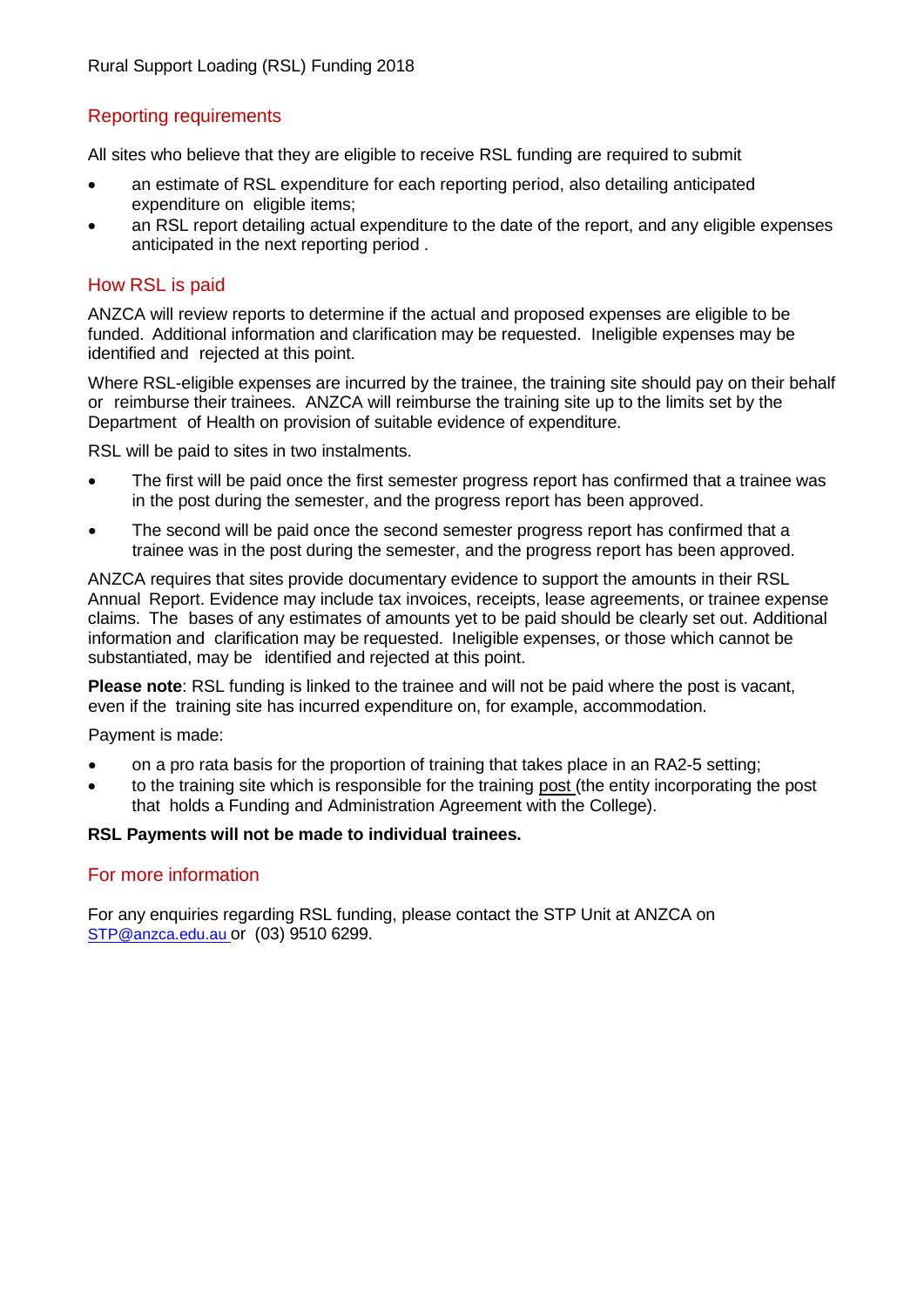# Rural Support Loading (RSL) Funding 2018 Expenses potentially eligible for RSL

The table below gives examples of the some of the expenses claimed and the supporting evidence which have been accepted in the past.

| <b>Expense</b>                                                      | <b>Comment</b>                                                                                                                                                                                                                                                                       | <b>Acceptable Evidence</b>                                                                                                                                                                                                  |
|---------------------------------------------------------------------|--------------------------------------------------------------------------------------------------------------------------------------------------------------------------------------------------------------------------------------------------------------------------------------|-----------------------------------------------------------------------------------------------------------------------------------------------------------------------------------------------------------------------------|
| Accommodation costs                                                 | Rent, utilities.<br>May include an estimate of the rental value of accommodation owned by the<br>facility and provided free of charge.<br>Should be reduced by any amount of the expenses met by the trainee directly.<br>$\bullet$                                                  | Lease agreements, statements from lessors,<br>invoices, rental valuations from estate<br>agents.                                                                                                                            |
| Attendance at interstate training<br>courses, meetings, conferences | Flights, taxis, accommodation, attendance charges                                                                                                                                                                                                                                    | Invoices, internal expense claims                                                                                                                                                                                           |
| Attendance at intrastate training<br>courses, meetings, conferences | Flights, taxis, accommodation, attendance charges                                                                                                                                                                                                                                    | Invoices, internal expense claims                                                                                                                                                                                           |
| Professional Development<br>Allowances                              | Where the trainee is paid a professional development allowance in lieu of actual<br>$\bullet$<br>expenses, the allowance may be eligible.<br>ANZCA is extremely unlikely to accept both a professional development<br>allowance and costs of attending intra/interstate conferences. | Extracts from payroll systems, extracts from<br>contracts of employment.                                                                                                                                                    |
| Broadband access / IT upgrade                                       | Equipment, installation, software, relating to the trainee or training position but not<br>for the entire training site                                                                                                                                                              | Invoices, basis of allocation of charges                                                                                                                                                                                    |
| Video conferencing facilities                                       | Equipment, installation, software                                                                                                                                                                                                                                                    | Invoices, basis of allocation of charges                                                                                                                                                                                    |
| Monthly computer seat and<br>charges                                | Computer, phone, software costs<br>Tablet if required for the STP trainee                                                                                                                                                                                                            | Invoices, basis of allocation of charges.<br>Claims deemed excessive will be subject<br>to follow-up, and may be rejected or<br>amended.<br>A new tablet for each trainee rotating<br>through the post is deemed excessive. |
| Online training modules (clinical)                                  | <b>Registration costs</b>                                                                                                                                                                                                                                                            | Invoices, internal expense claims                                                                                                                                                                                           |
| <b>Relocation costs</b>                                             | Flights, household removal, vehicle removal                                                                                                                                                                                                                                          | Invoices, internal expense claims                                                                                                                                                                                           |
| Research projects                                                   | Access to online library, laboratory equipment                                                                                                                                                                                                                                       | Invoices, basis of allocation of charges                                                                                                                                                                                    |
| Travel expenses to and from<br>clinics                              | Car hire, use of vehicle, flights                                                                                                                                                                                                                                                    | Invoices, basis of allocation of charges,<br>internal expense claims                                                                                                                                                        |
| Textbooks, journal subscriptions                                    |                                                                                                                                                                                                                                                                                      | Invoices, receipts, internal expense claims                                                                                                                                                                                 |